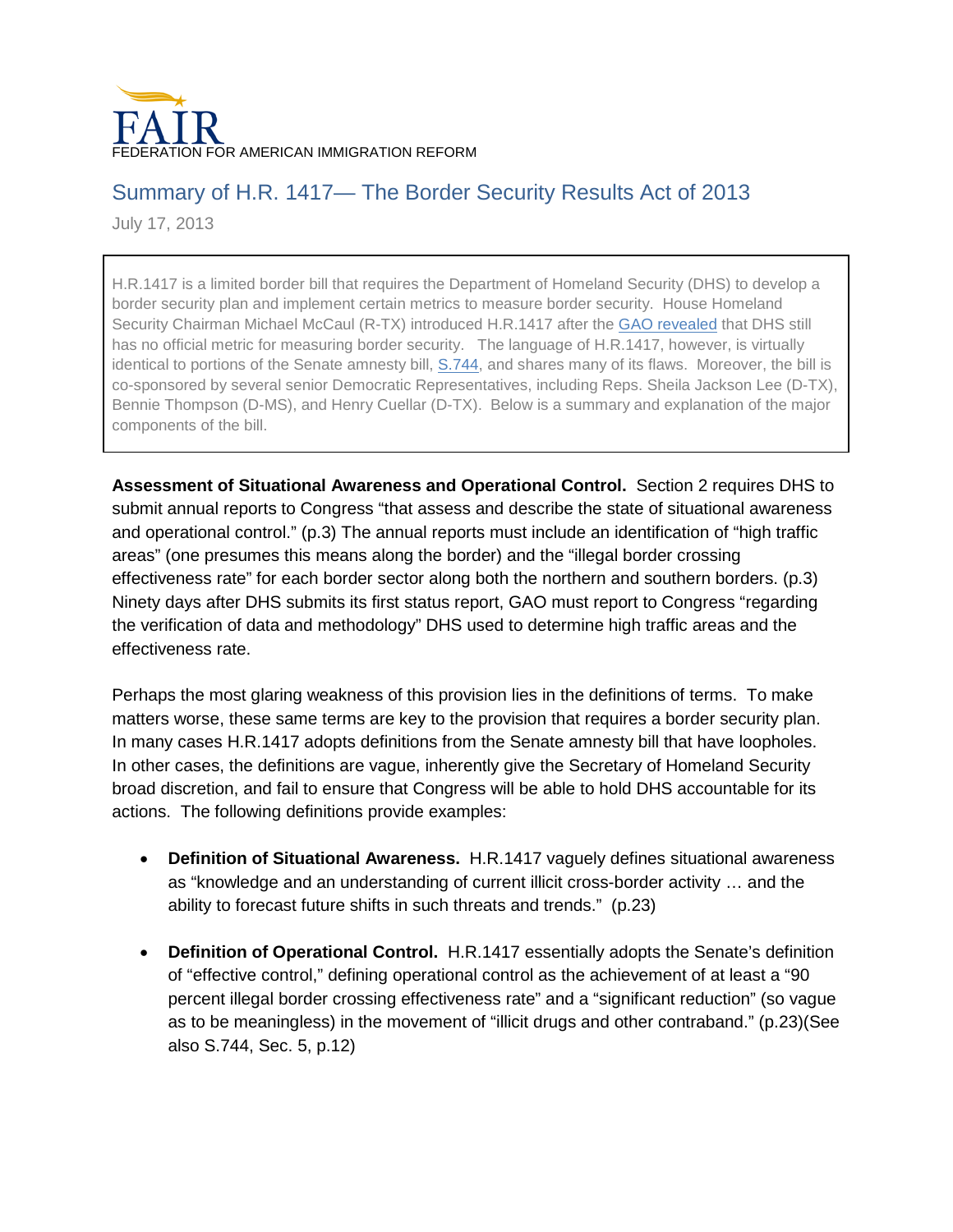- **Definition of effectiveness rate.** H.R.1417 adopts the Senate's definition of "effectiveness rate," defining it the number of "apprehensions and turn backs" divided by "the number of apprehensions, turn backs, and got aways." (p.22)
	- o While the bill requires DHS to collect and report such data "in a consistent and standardized manner" across all Border Patrol sectors, the term is still subject to political manipulation, just as it was under S.744. This is mainly due to the fact that "got aways" refers to the number of illegal entrants of which DHS is actually aware. It does not include number of illegal entries of which DHS is unaware, a point Homeland Security Secretary Napolitano conceded during a Senate hearing. (Senate Judiciary Committee hearing transcript, April 23, 2013) The exchange between Senator Cornyn and Secretary Napolitano in was as follows:
		- *SEN. CORNYN: OK, now here's the harder part, and that is in the bill, as you point out, there are different measures for effective control of the border, and it calls for a 90-percent effectiveness rate. The problem I have is do you know how many people actually cross the border unbeknownst to the department and effectively get away? In other words, we don't know the denominator. We know the numerator because we know the people who were detained, but we don't know the people who actually attempt to get across and are successful in doing so unbeknownst to the Border Patrol, do we?*
		- *SEC. NAPOLITANO: That's one of the problems with using effectiveness rate as your only measure. Now, as we continue to buy and put in place all the technology according to the plans we've now submitted to Congress for each sector along the border, I think we'll have greater confidence that we will have situational awareness as to that denominator. But I will share with you, Senator, that that is — that is an inherent problem, knowing the actual denominator.*
		- **SEN. CORNYN: Well, I've always thought it kind of bizarre that we measure** *our success by the people we catch and not the people — and don't focus on the people who got away as a measure of our lack of success, but it's an inherent problem, as you point out.*
	- $\circ$  Importantly, the definition of "effectiveness rate" is also subject to political manipulation because of the relatively imprecise methods used to calculate the number of "got aways". (See FAIR's [analysis,](http://immigrationreform.com/2013/06/19/data-shows-border-security-metric-in-s-744-subject-to-political-manipulation/) June 19, 2013)
- **Definition of High Traffic Areas.** H.R. 1417 defines "high traffic areas" as sectors of the (land) border "that have the most illicit cross-border activity, informed through situational awareness." This vague definition indicates that the Secretary of Homeland Security will have the discretion to define and then identify these areas. Again, this discretion may lead to political manipulation of DHS reports to Congress.

**Border Security Plan.** In addition to submitting a report on the current state of situational awareness and operational control, Section 3 requires DHS to submit to Congress a strategy "for gaining and maintaining": (1) situational awareness and operational control of *high traffic*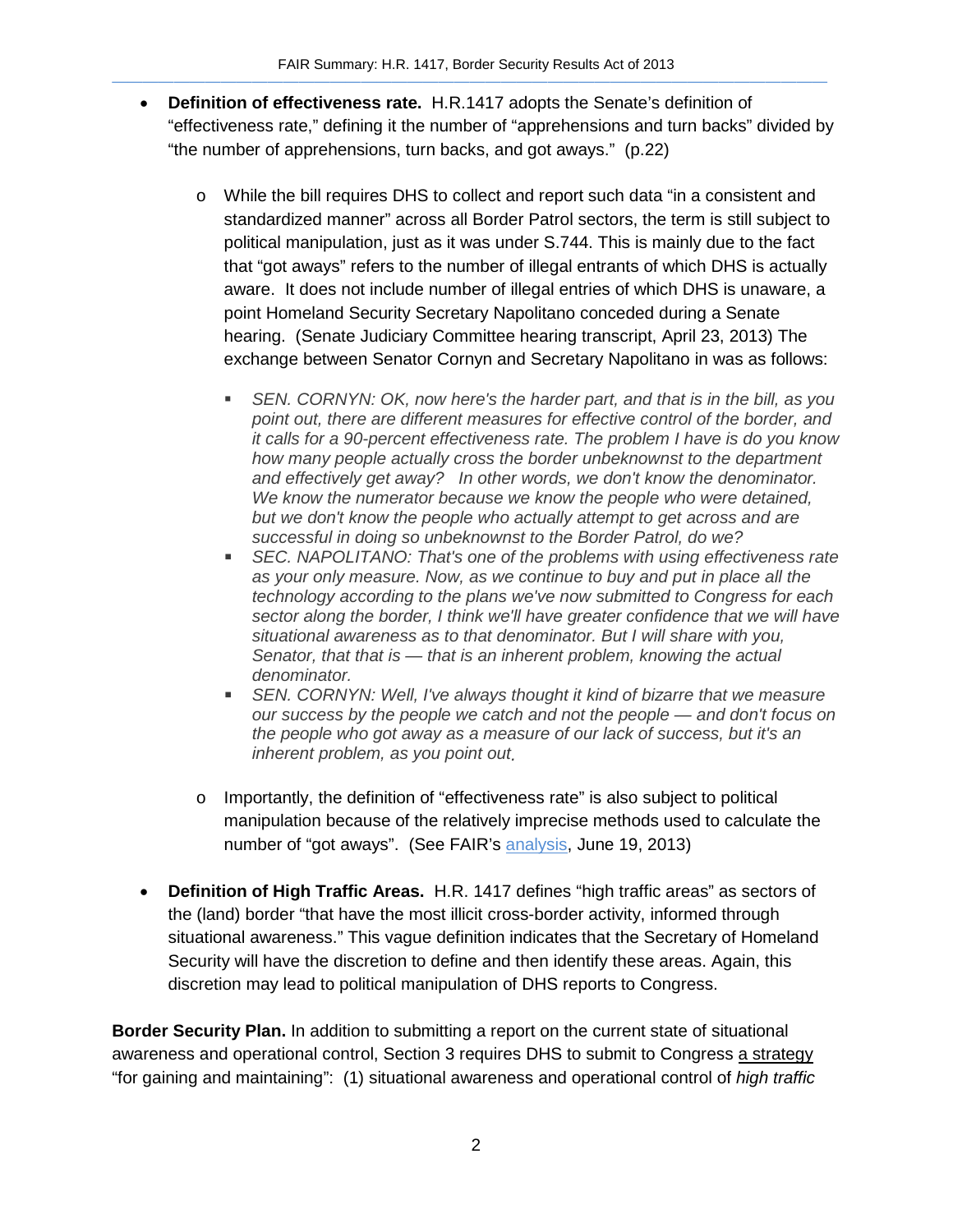*areas* within 2 years, and (2) operational control along the U.S.-Mexico border within 5 years. (p.5) DHS must update the border security plan every four years. (p.10)

The border security plan must include certain specifics, such as a threat assessment, an assessment of information sharing within DHS, efforts to increase situational awareness, efforts to prevent terrorists from entering the U.S., and the metrics required by this bill. (p.4-8)

The border security plan must also include **metrics** for measuring border security. Section 3 identifies three sets of metrics that DHS must adopt within 120 days: one for activities between ports of entry, one for activities at ports of entry and one for maritime activities. Between ports of entry, these metrics shall include at a minimum:

- (1) An illegal border crossing effectiveness rate, informed by situational awareness;
- (2) An illicit drugs seizure rate;
- (3) A cocaine seizure effectiveness rate;
- (4) Estimates, using alternative methodologies, of total attempted illegal border crossings, deaths and injuries resulting from such attempts; the rate of apprehension of attempted illegal border crossers; and the inflow of illegal border crossers who evade apprehension;
- (5) Estimates of the impact of the Border Patrol's "consequence delivery system. (Section 3(e))

At ports of entry, these metrics must include at a minimum:

- (1) An "inadmissible border crossing rate";
- (2) An "illicit drugs seizure rate";
- (3) A "cocaine seizure effectiveness rate";
- (4) Estimates, using alternative methodologies, of total attempted inadmissible border crossers, the rate of apprehension of attempted inadmissible border crossers, and the inflow into the U.S. of inadmissible border crossers who evade apprehension;
- (5) The number of "infractions" related to personnel and cargo committed by "major violators" who are apprehended at ports of entry and the estimated number of such infractions committed by major violators who are not apprehended;
- (6) A measurement of how border security operations affect crossing times. (Section 3(f))

In "the maritime environment," these metrics must include at a minimum:

- (1) A total number of "undocumented migrants" DHS fails to interdict
	- Note that there is currently no statutory definition for the term "undocumented migrant," nor does H.R.1417 provide one.
- (2) An "undocumented migrant interdiction rate";
- (3) An "illicit drugs removal rate" that measures the amount and type of drugs removed inside a transit zone in a fiscal year compared to the past five fiscal years;
	- H.R. 1417 defines "transit zone" as "the sea corridors of the western Atlantic Ocean, the Gulf of Mexico, the Caribbean Sea, and the eastern Pacific Ocean through which undocumented migrants and illicit drugs transit…." Note that this definition is similar to that used by the Coast Guard, which generally defines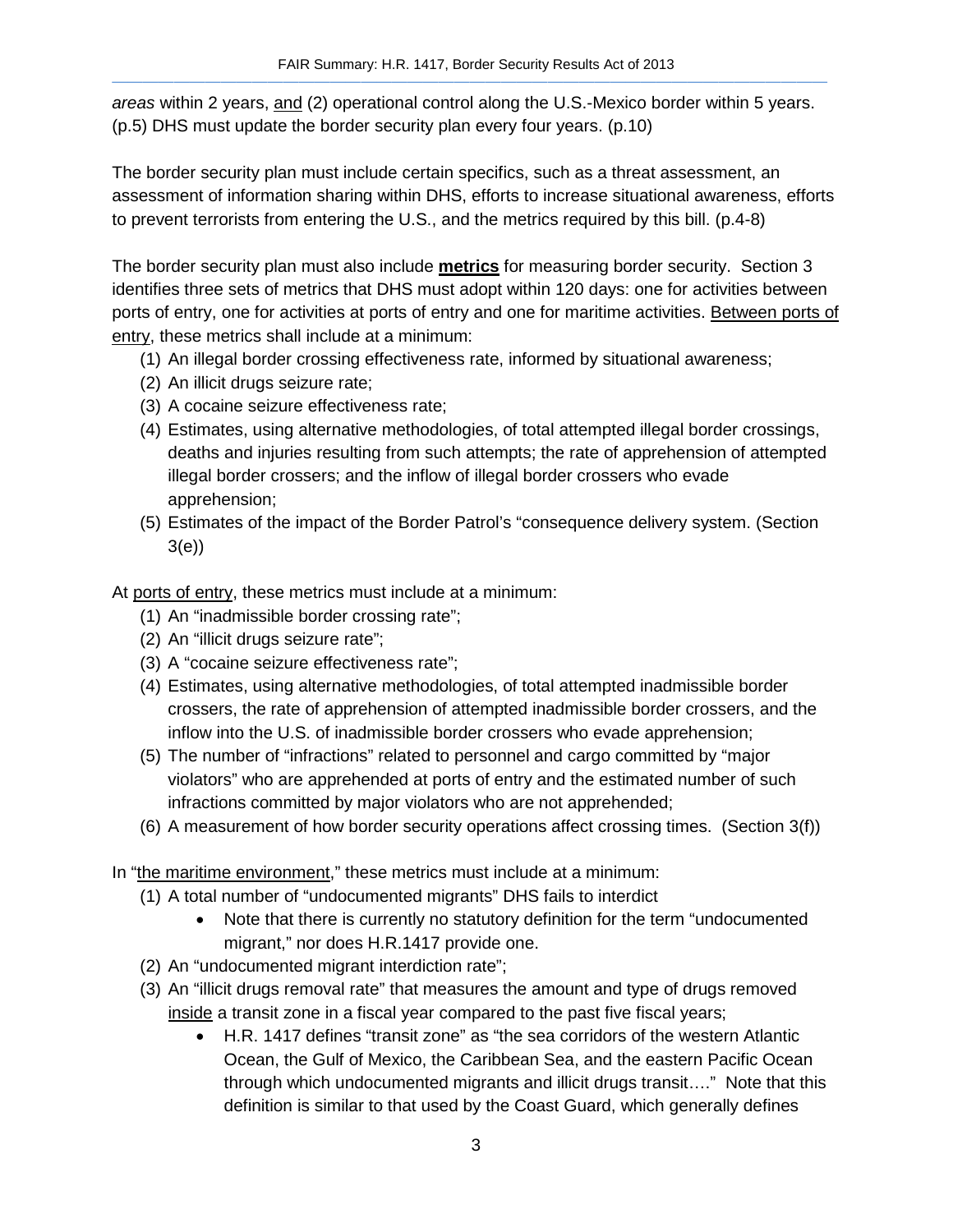"transit zone" as a six million square mile area between the U.S. and South America, which includes the Caribbean, Gulf of Mexico, and the Eastern Pacific. (*See* Coast Guard [website,](http://www.uscg.mil/hq/cg5/cg531/drug_interdiction.asp) updated June 25, 2012)

- (4) An "illicit drugs removal rate" that measures the amount and type of drugs removed outside a transit zone in a fiscal year compared to the past five fiscal years;
- (5) A "cocaine removal effectiveness rate" inside a transit zone;
- (6) A "cocaine removal effectiveness rate" outside a transit zone;
- (7) A response rate which measures DHS's ability "to respond to and resolve known maritime threats."

Like the requirement that DHS analyze the current state of situational awareness and operational control, this provision requiring DHS to submit a border security plan suffers because it is dependent on the same flawed definitions. However, even if the definitions were improved, one should note that there are absolutely no consequences if DHS does not submit a border security plan to Congress. Finally, even if DHS did submit a border security plan to Congress in compliance with the bill, **it is important to note that, like the Senate amnesty bill, H.R. 1417 does not require that DHS actually obtain situational awareness or operational control of any part of the border. It only requires DHS to submit a plan for doing so.** 

**Collaboration with National Laboratories and Centers of Excellence.** Paragraphs (h) and (i) of Section 3 require DHS to collaborate with the head of a national laboratory within the DHS "laboratory network" and the head of a "border security university-based center" within DHS's centers of excellence network to develop the metrics required for use between ports of entry, at ports of entry, and in the maritime environment. (p.15-16) The laboratory and center of excellence shall make recommendations to DHS for other suitable metrics that may be used to measure the effectiveness of border security. (p.16)

• Note that H.R. 1417 does not provide definitions or cross references to definitions of the Department of Homeland Security laboratory network or DHS centers of excellence. However, one can read more about these entities on the DHS [website.](http://www.dhs.gov/national-federal-laboratories-research-centers)

**GAO Evaluation of DHS Metrics.** Section 3(j) requires DHS to provide the GAO with the data and methodology used to develop the metrics implemented pursuant to the bill. Note, however, that the bill does not set a specific deadline by which the GAO must submit this report. That is, the bill requires DHS to submit its data and methodology to the GAO, but the bill does not specify by when. The bill then provides that GAO shall submit a report to Congress on the "suitability" and "statistical validity" of such data and methodology within nine months of receiving the data from DHS.

**Certifications.** H.R. 1417 requires DHS to submit certifications or reports to Congress depending on whether the Secretary determines that DHS has obtained and maintained operational control of the border. But again, as noted above, despite requiring certifications and reports, H.R. 1417 does not require DHS to obtain situational awareness or operational control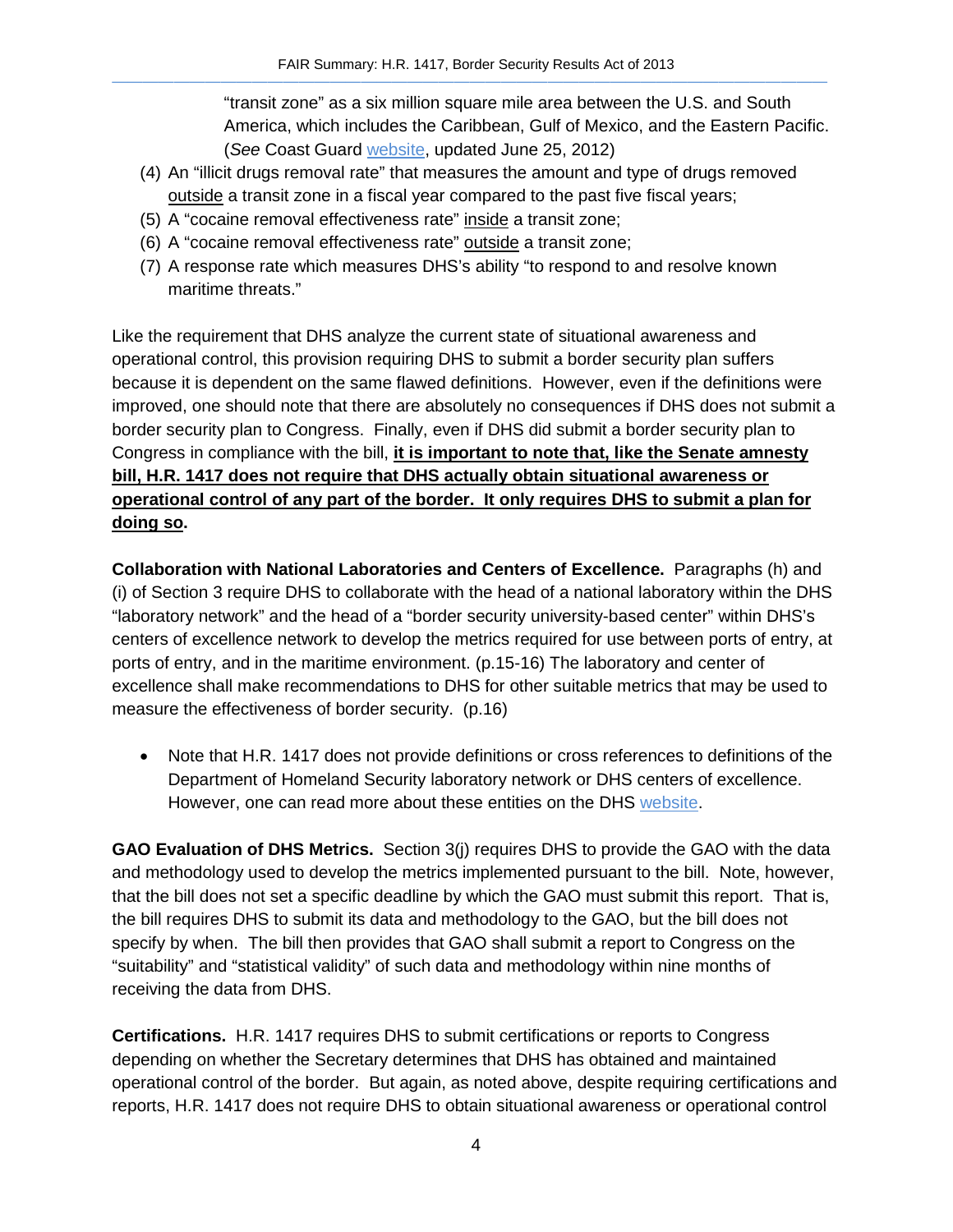of the border, and the bill contains no consequences if DHS does not follow its border security plan or does not use the metrics set forth in the bill.

Under Section 3(k), if the Secretary of Homeland Security determines that situational awareness and operational control of *high traffic areas* have been achieved within 2 years after DHS submits its implementation plan to Congress, the Secretary shall certify such to Congress and the GAO. (p.17)

In addition, if the Secretary determines that operational control along the U.S.-Mexico border has been achieved within 5 years of submitting the implementation plan, the Secretary shall certify such to Congress and the GAO. (p.17-18) Each year thereafter, if the Secretary determines that operational control is being maintained, the Secretary shall certify such to Congress and the GAO. (p.18) GAO shall review these certifications and submit reports to Congress on such reviews. (p.18-19)

Under Section 3(l), if the Secretary determines that situational awareness, operational control, or both, *have not been achieved* by two or by five years, or if the Secretary determines that operational control is not being annually maintained, the Secretary shall, within 60 days of such deadlines, submit a report to Congress describing why.

**GAO Report on Duplication of Activities within DHS.** Section 3(m) requires the GAO, within one year of enactment, to submit to Congress a report addressing "areas of overlap in responsibilities within the border security functions" of DHS and the relative cost-effectiveness of border security strategies. (p.19-20)

**DHS Report to Congress.** Section 3(n) requires DHS to submit annual reports to Congress that includes the following:

- (1) A "resource allocation model" for current and future year staffing requirements.
- (2) "Detailed information" on the level of manpower available at all air, land, and sea ports of entry.
- (3) "Detailed information" that describes the difference between the staffing model and the actual staffing at each port of entry and between ports of entry.
- (4) "Detailed information" that examines both the security impacts and competitive impacts of entering into a reimbursement agreement with foreign governments for CBP "preclearance" facilities.

**Report on US-VISIT (biometric entry-exit).** Section 4 requires DHS, within 6 months, to submit to Congress a plan "to implement immediately a biometric exit capability at ports of entry" under the US-VISIT program in accordance with the Enhanced Security and Visa Entry Reform Act of 2002 (Public Law 110-161), passed in 2004). That law required that DHS issue "only machine-readable, tamper-resistant visas and other travel and entry documents that use biometric identifiers." It also required that the government install biometric readers and scanners "at all ports of entry of the United States…" (Public Law 107-173, Sec. 303, 8 U.S.C. 1372)